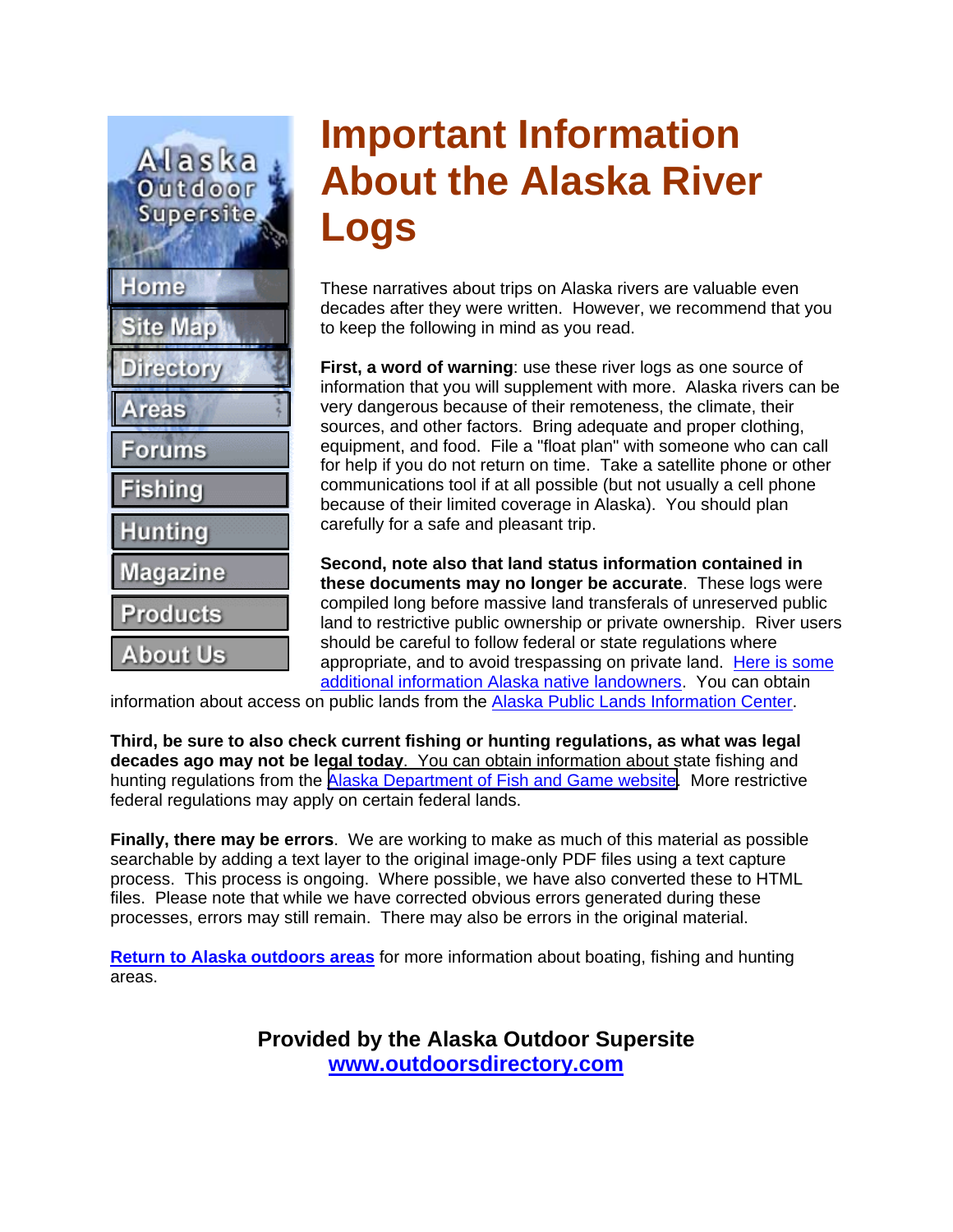

# **United States Department of the Interior**

**HERITAGE CONSERVATION AND RECREATlON SERVICE ALASKA AREA OFFICE** 

**1011 E.Tudor, Suite 297 Anchorage, Alaska 99503** 

**IN REPLY REFER TO:** 

A800 1102-02b RP

AUG *2* **3 1980** 

**MEMORANDUM** FOR THE RECORD

From: JoAnne Dunec

Subject: Field Inspection of Portions of the Black and Porcupine Rivers, June 26 - July 10, 1979

A field inspection of portions of the Black and Porcupine Rivers was conducted June 26 to July 10, 1979 by representatives from the Heritage Conservation and Recreation Service (HCRS), and the **U.S.** Fish and Wildlife Service (FWS). The purpose of the trip was to evaluate river related resources in the newly created Yukon Flats National Monument. The majority of the Black River, and portions of the Porcupine River lie within the monument. Aside from federal land, there are several Native Allotments along the river, as well as lands owned by Chalkyitsik and Doyon Native Corporations.

Participanting in the inspection were:

Lewis Swensen, FWS, Anchorage Roger Kaye, FWS, Fairbanks Jack Mosby, HCRS, Anchorage JoAnne Dunec, HCRS, Anchorage

Various transportation modes were used for the trip. Lou, Jack, and I flew via commercial scheduled airlines from Anchorage to Fairbanks to meet Roger. All of us continued to Ft. Yukon via scheduled airlines. Our watercraft, two 17' aluminum canoes, as well as some of our gear were shipped via air cargo from Anchorage to Ft. Yukon. From there we chartered a Cessna 206 (Arctic Circle Air Service) and a Cessna 185 (Air North), both on floats, to fly us, our canoes, and gear to a small lake (Short Portage Lake, sec. 34, T.l8N, R.24E.) adjacent to the Black River, upstream from the Salmon Fork. The flight was approximately 50 minutes one way. The length of the portage was approximately 150 feet. We paddled and drifted approximately 210 river miles on the Black and a portion of the Porcupine River. The take-out point was the mouth of the Sucker River on the Porcupine, near Ft. Yukon. As pre-arranged, a Bureau of Land Management pick-up truck took us, canoes and gear the short distance to Ft. Yukon where commercial airlines were again utilized.

The portion of the Black River floated by the Fnspection team can be described in three distinct segments; from Short Portage Lake to the Salmon Fork, from the Salmon Fork to the village of Chalkyitsik, and lastly, the section below the village to the mouth of the Black River on the Porcupine.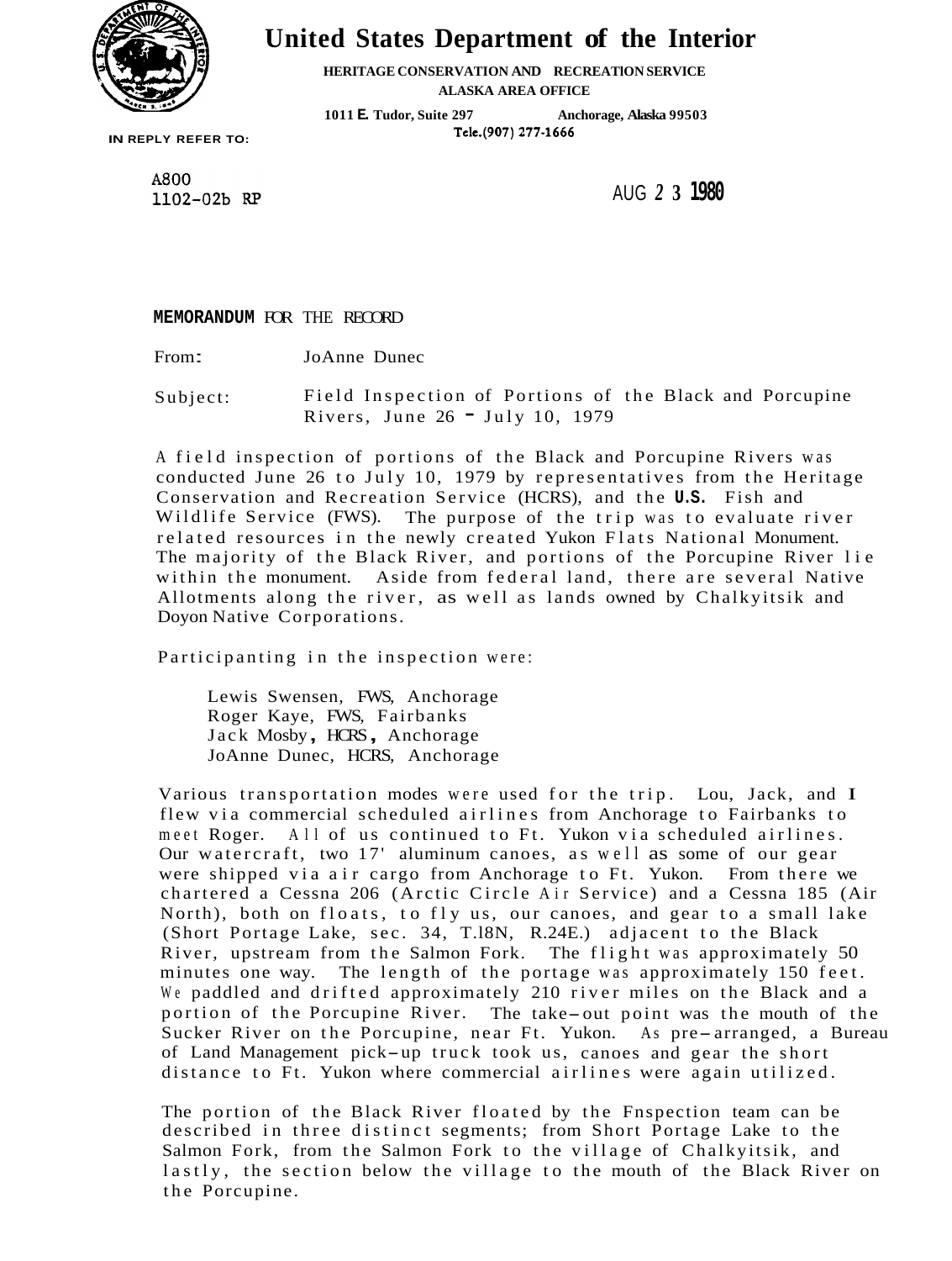#### Short Portage Lake to Salmon Fork

Approximate time:  $3 - 5$  days by canoe.

Though the Black River is a flatwater, meandering stream, this segment is relatively rapid with a **2-3** mph current. The water is tea colored The river passes through forested lowlands of willow, with birch and white spruce on high banks of well-drained soil. (There are virtually no gravel bars .) The view is limited to the river corridor due to the high banks and riparian vegetation. Fires have not recently occured in the area. Wildlife is abundant, especially beaver and Arctic Loon. Moose, Lynx, and Canadian and White-Fronted Geese were also sighted. Both Northern Pike and Grayling were caught. There are not obvious signs of people which lends a feeling of wilderness. (Of course, the flight to the put-in point revealed thousands of acres of shimmering wet green expanse broken only by tree-lined corridors.)

## Salmon Fork to Chalkyitsik

Approximate time: 4-6 days by canoe.

Within a day's float from the confluence of the Salmon Fork the river<br>widens and the current slows to approximately 2 mph. The water remains widens and the current slows to approximately 2 mph. tea colored, however the water temperature increased to the 60°F. range (warm enough to swim and bathe). Banks average ten feet in height interspersed with high bluffs. Gravel bars and islands become more abundant. Riparian vegetation consists of willow thickets (teeming with mosquitoes) with taller spruce and birch set back from the banks. <sup>N</sup>umerous trees attain house-log size as evidenced by the existence of several cabins and other structures. As signs of people increase, wildlife viewing diminishes; less beaver and geese were sighted, however Peregrine Falcons and Bald Eagles were seen along certain bluffs. Both Arctic Tern and Arctic Loons became more abundant.

**An** interesting stop was the Old Salmon Village located on a slough which will soon become an oxbow lake. The village consisted of about ten log structues, miscellaneous logs and pits, and five fenced graves atop a bluff overlooking the village. (The exposed slope of the bluff was covered with a plant that smelled like sagebrush.) All the structures were covered with weeds and were in various states of disrepair and collapse. The village was abandoned in the 1940's when a barge carrying the building supplies for a school could go no further upstream then the present day Chalkyitsik. The school was built at that site, and everyone moved downstream, leaving a deserted Salmon Village. (Deserted except for mosquitoes which were as thick as ever.)

Chalkyitsik is an interesting stop as well. As the largest community in the area, the Athabascan village boasts about 100 residents. Many resi- ,dents speak only Gwtichin, an Athabascan dialect. Chalkyitsik, an Indian name., means "to fish with a hook at the mouth of the creek".